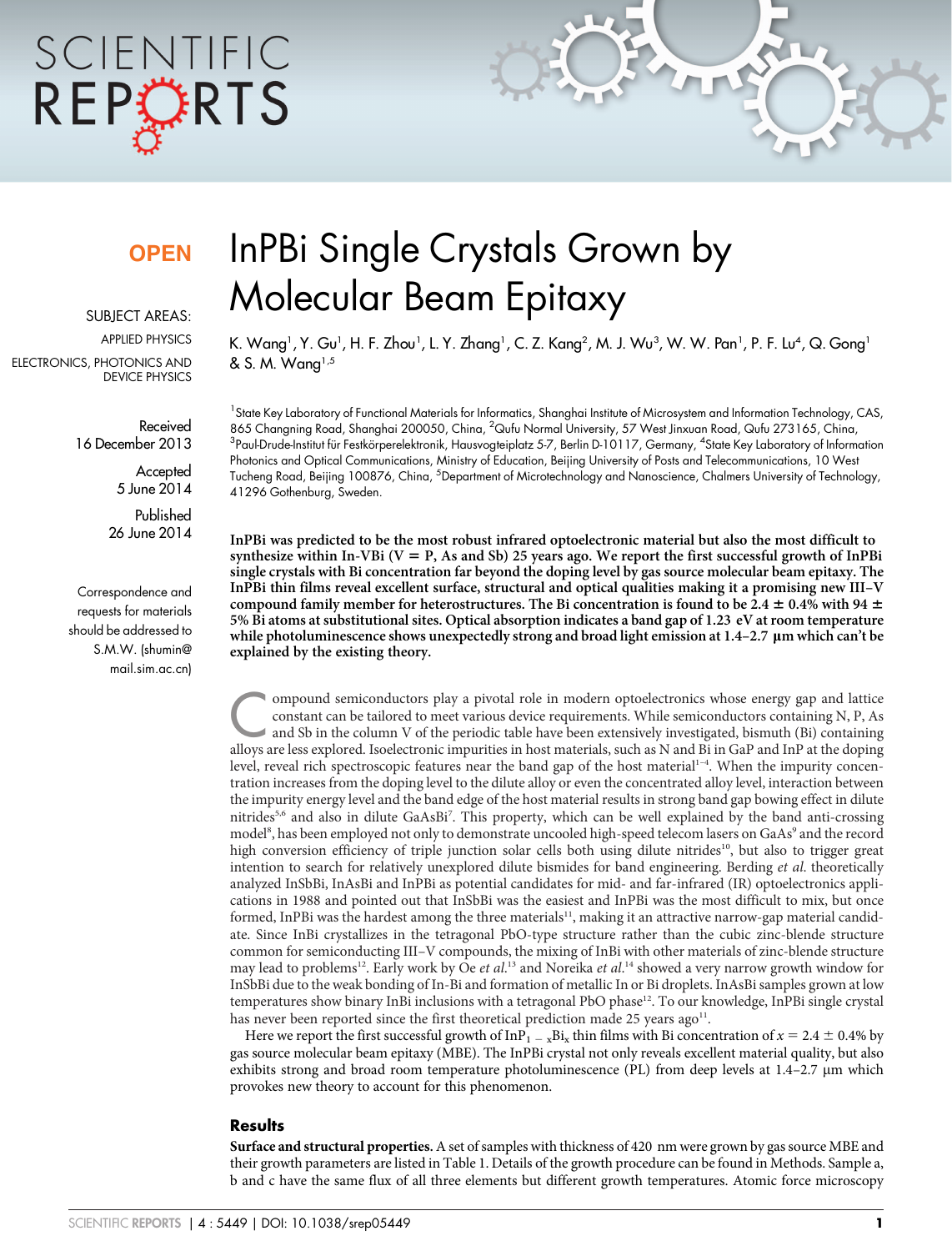Table 1 <sup>|</sup> Growth parameters and RMS roughness values measured from AFM of the three InPBi samples grown at different growth temperatures

| Sample No.                 | $T_a$ (°C)        | $T_{\text{In}}$ (°C) | $T_{\text{Bi}}$ (°C) | $PH_3$ (Torr) RMS (nm) |                      |
|----------------------------|-------------------|----------------------|----------------------|------------------------|----------------------|
| $\int_{b}^{\alpha}$<br>l c | 364<br>324<br>275 | 940<br>940<br>940    | 465<br>465<br>465    | 350<br>350<br>350      | 84.6<br>0.93<br>17.1 |

(AFM) results show that droplets appear with a density in the order of  $10^7$  cm<sup>-2</sup> as shown in Fig. 1(a) when the growth temperature is 364°C. The big ones are about 1200 nm in diameter and 300 nm in height, while the small ones are about 700 nm in diameter and 180 nm in height. Energy dispersive X-ray (EDX) measurements using a scanning electron microscope (SEM) shows the relative percentages of In and Bi atoms to be 89.4% and 7.3%, respectively, in the droplets (Fig. 1(d)), while the Bi concentration is very low between the droplets (Fig. 1(e)). A smooth surface could be obtained at  $324^{\circ}$ C with a low surface roughness value of only 0.93 nm from a 5  $\times$  5  $\mu$ m<sup>2</sup> scan, see Fig. 1(b). If the growth temperature is further lowered to  $275^{\circ}$ C, a whisker-like surface feature with a high roughness value of 17 nm is observed as shown in Fig. 1(c). The dependence of the morphology on the growth temperature will be discussed later.

Figure 2(a) shows high-resolution X-ray diffraction (XRD) (004)  $\omega$ -2 $\theta$  rocking curves for the three samples. The right narrow peak with a full width at half maximum (FWHM) of around 20 arcsec corresponds to the InP substrate and buffer, while the left peak corresponds to the InPBi layer. A weak and wide peak can be seen in InPBi grown at  $364^{\circ}$ C. A narrow FWHM of 46 arcsec is obtained from the sample grown at  $324^{\circ}$ C. Interference fringes can be clearly seen indicating a sharp InPBi/InP interface. The InPBi thickness is estimated to be about 420 nm from the simulations on the fringe separation. The strain relaxation is determined to be less than 5.0% from the two symmetric (004) scans and two asymmetric (115) scans and the lattice mismatch with respect to the InP substrate is 0.24% assuming the same Poisson ratio as InP. In order to confirm the single crystallization of the InPBi layer, the reciprocal space maps (RSM) of the 430 nm thick InPBi on both (004) and (115) planes were performed and plotted in logarithmic scale in Fig. 2(b) and 2(c). Two main peaks along with several satellite peaks can be clearly seen, in which the one with strong intensity belongs to the substrate, and the one with weak intensity belongs to the InPBi layer. The FWHM of the InP substrate peak and the InPBi is only 12.5 and 42.0 arcsec in (004) map, respectively, indicating excellent single crystal quality for a relatively thin epi-layer. The mismatch with respect to InP is 0.24% with strain relaxation of 5.4% which is the same as the value obtained using four  $\omega$ -2 $\theta$  scans. As the growth temperature is further lowered to  $275^{\circ}$ C, the InPBi peak becomes broadened. This layer has a mismatch of 0.25% with respect to InP and the strain relaxation increases to 21%. These results reveal that growth temperature is a critical parameter to obtain smooth InPBi single crystal.

After the growth temperature optimized, several samples with similar growth parameters of sample b were grown. The Bi concentration was determined by Rutherford Backscattering Spectroscopy (RBS), which is a powerful method to determine the atom concentration especially for heavy atoms since the  $He^{2+}$  beam will be easily scattered after impinging on them. A typical result is shown in Fig. 3. The Bi concentration is obtained by simulating the random spectrum. The black dotted line, the red dashed line and the blue line are the randomly oriented, the simulated and the aligned spectra, respectively. The surface spikes of the In signal at the channel number 455 of the [100] aligned curve is an artifact of the channeling analysis. Since the surface atoms are more exposed to the  $He^{2+}$  beam, they don't channel. From the RBS results, the Bi concentration is determined to be 2.4  $\pm$  0.4% with 94  $\pm$  5% Bi atoms at substitutional sites.

Figure 4(a) shows a typical cross-section Z-contrast scanning transmission electron microscope (STEM) image. A clear InPBi/ InP interface and a lightly wavy surface are observed. The InPBi layer thickness is measured to be  $423 \pm 5$  nm, close to the thickness determined by the XRD interference fringes. From the high resolution TEM results (not shown here), the lattice arrangement in both InP buffer side and InPBi side is very regular. The result indicates the epitaxial relation and very high interface quality. Figures 4(b)–(d)



Figure 1 | (a), (b) and (c) show surface morphology of  $5 \times 5 \mu m^2$  InPBi measured by AFM using the tapping mode when grown at 364, 324 and 275°C, respectively. (d) and (e) show the EDX measurement results in an SEM from the InPBi sample grown at 364°C.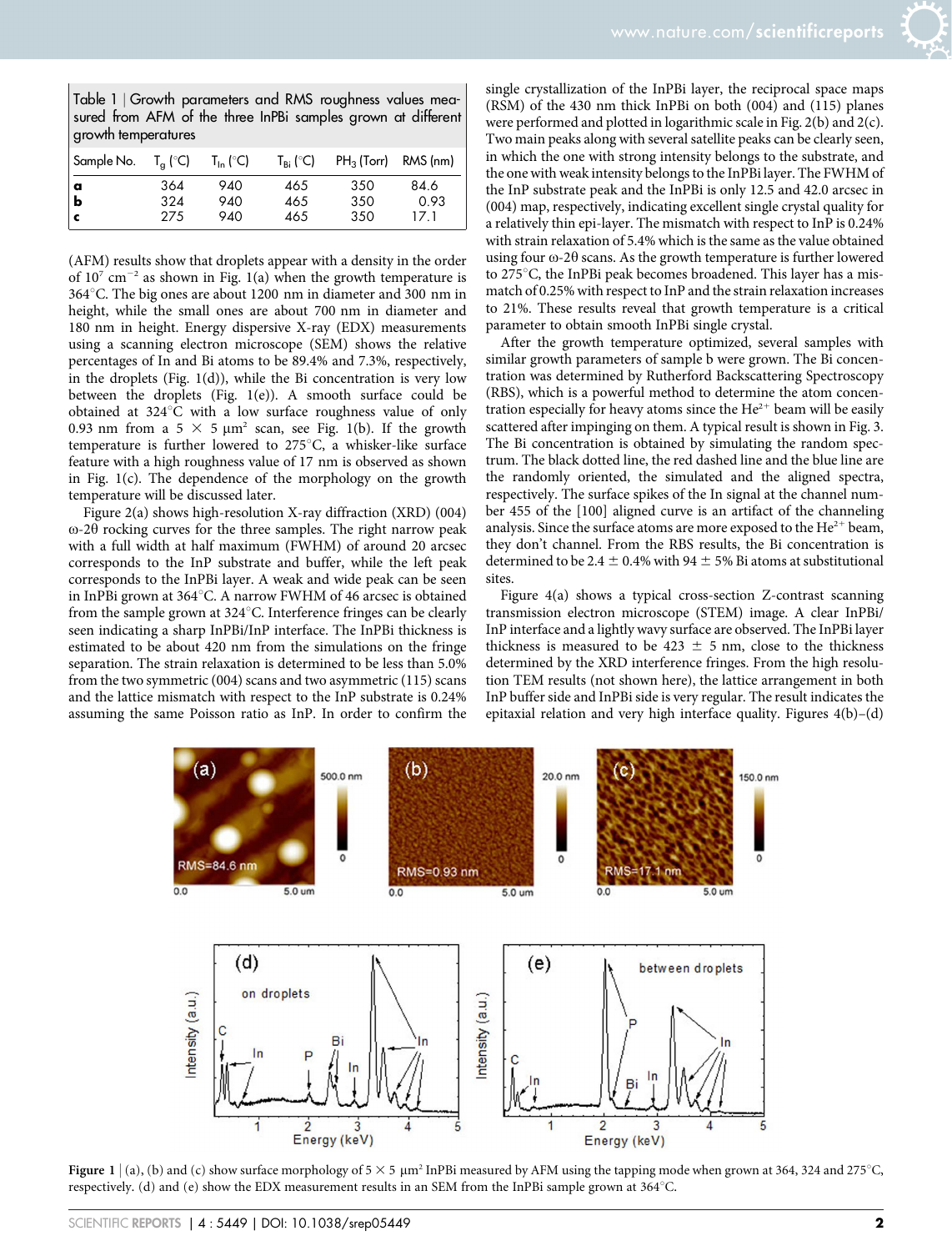

Figure 2 | (a) High resolution XRD (004)  $\omega$ -2 $\theta$  rocking curves from the InPBi samples. (b) and (c) are the reciprocal space maps of the 430 nm thick InPBi on both (004) and (115) planes, respectively.

show the EDX-mapping results in STEM for Bi, In and P, respectively. Bi incorporation in the InPBi layer is clearly revealed in quite uniform distribution within the probed resolution. We note, however, information on Bi clusters or non-uniformity within the 10 nm regime can't be resolved from such a mapping, as the measured data represent the average value for each element within the e-beam probe which is typically of 10 nm. Nevertheless, we could not identify any detectable hint of Bi-related clusters from high-resolution TEM lattice imaging and high-resolution Z-contrast imaging, in contrast to our previous findings in GaAsBi samples<sup>15</sup>. For In and P mapping, the concentration of both elements is found to be reduced in InPBi



Figure 3 <sup>|</sup> Randomly oriented (black dotted line), simulated (red dashed line) and aligned (blue line) RBS spectra for the InPBi layer grown at 324°C.

compared with in InP. This is more clearly visible by the steps in Fig. 3(e) where depth profiles of the average Bi, In and P counts from EDX-mapping are shown. The detected drop of In concentration in InPBi is somewhat unexpected and can have important consequences for defect formations as will be discussed below.

Optical properties. Figure 5(a) shows PL spectra of sample b at 8– 300 K and the InP reference samples at 300 K, respectively. The InPBi sample at 300 K reveals strong and broad PL signals at 1.4–  $2.7 \mu m$ , centered at 1.9  $\mu m$  and its FWHM is as wide as around 660 nm (200 meV). The peak intensity is about 8 times stronger while the integrated PL intensity is almost 80 times higher compared with the InP reference sample. Careful analysis of the PL spectra reveals two peaks centered at 1.78 µm (0.70 eV) and  $2.04 \mu m$  (0.61 eV) at 300 K, respectively, using the Gaussian fitting, and three peaks at  $T < 200$  K. This strong PL signal is not observed from the InP reference sample, where only an interband transition peak at 0.92  $\mu$ m (1.34 eV) can be seen. Figure 5(b) shows the normalized transmission spectra of the InPBi sample and InP reference sample of similar thickness at 300 K. The small bump observed at 0.92 eV is due to water absorption. The transmittance drops rapidly at about 1.3 eV mainly due to the large absorption coefficient near the band gap of InP<sup>16</sup>. Compared with the InP reference sample, the transmittance of InPBi sample remains essentially the same for the photon energy below 1.0 eV, and decreases faster for the photon energy above 1.0 eV, indicating stronger optical absorption in this energy regime and a smaller band gap of InPBi. Using the plot of square of absorption coefficient vs energy (not shown here), the band gap of InPBi is deduced to be 1.23 eV, giving an estimate of band gap reduction of 46 meV/%Bi. Comparing absorption with PL spectra, we notice that there is no energy overlaps of the interested parts of the signals. The absorption spectra show near band gap features at above 1.0 eV while the broad PL energy falls within 0.4–1.0 eV.

#### **Discussion**

To overcome the large miscibility gap and the weak bonding of III-Bi compared with those of conventional bonding of III–Vs, both the growth temperature and the V/Bi flux ratio should be kept low. This is the general strategy for almost all epitaxially grown dilute bismides.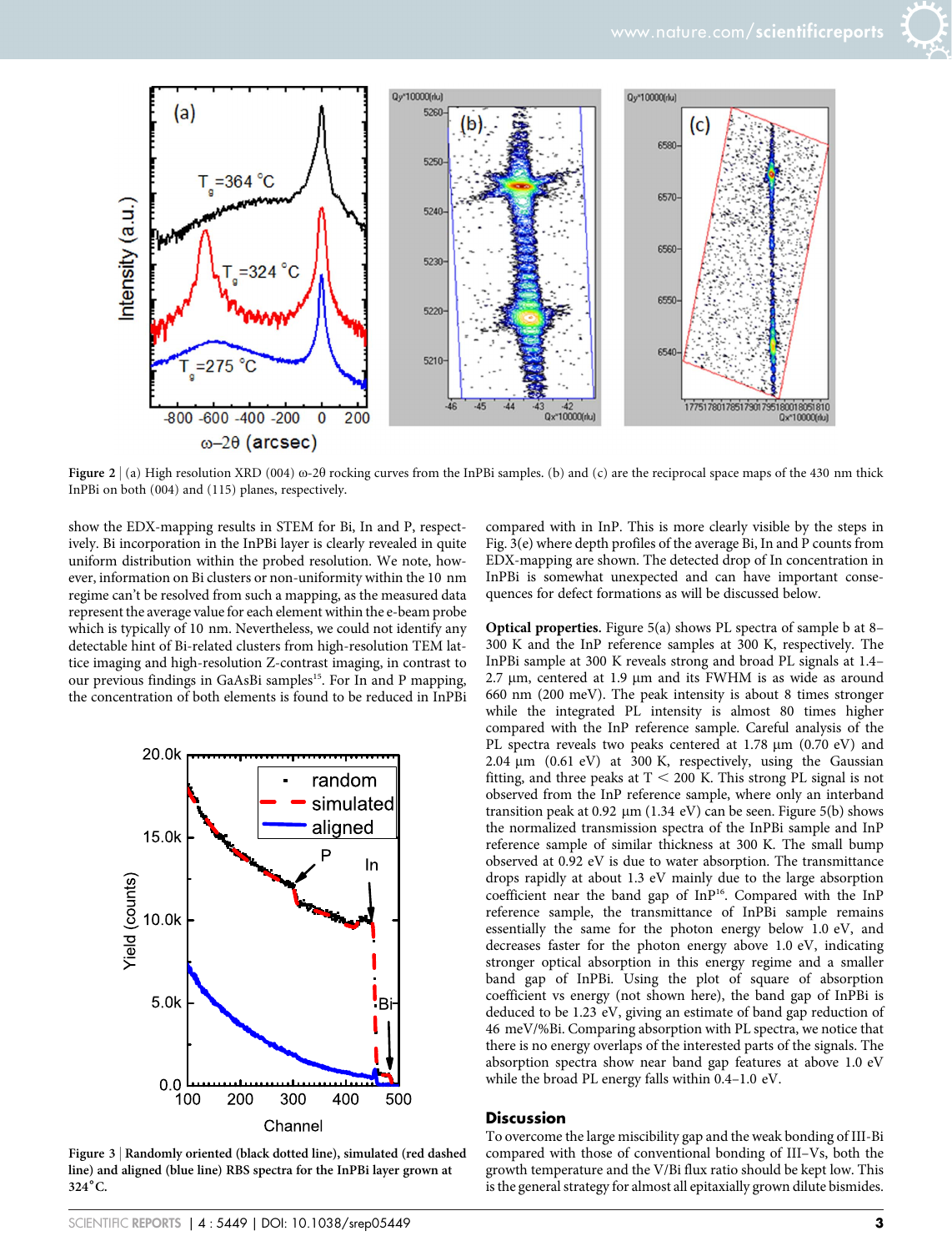

Figure 4 | (a) A typical STEM image and EDX-mapping results for (b) Bi, (c) In and (d) P. Figure (e) shows the depth profiles of the average Bi, In and P counts from the EDX-mapping  $(b)$ – $(d)$ .

In the case of InPBi, use of a low P flux has a risk of forming In droplets. For the InPBi grown at  $364^{\circ}$ C, large metallic droplets are observed by AFM. However, the InP thin film grown under the same conditions reveals a smooth surface. This indicates that the P flux is



Figure 5 | (a) PL spectra of the InPBi sample measured at 8-300 K and the InP reference sample at 300 K. The dashed blue lines are the Gaussian peak fitting. (b) The normalized transmission spectra of the InPBi sample and the InP reference sample at 300 K.

high enough to ensure a P-rich surface reconstruction and thus a smooth surface. When Bi is added, large droplets are formed and the EDX measurement in SEM shows considerable amount of In in addition to Bi found in the droplets. This suggests that In is subject to alloying with Bi. It should be noted that both In and Bi will be in liquid form when the growth temperature is higher than their melting points (156.6 $\mathrm{C}$  and 271 $\mathrm{C}$  for In and Bi, respectively) and there indeed exist several In-Bi phases in the phase diagram<sup>17</sup>. The weak bonding nature of Bi atoms renders themselves to accumulate on the InP surface. Formation of In-Bi alloys consumes both In and Bi atoms and hinders the InP growth.

When the growth temperature is reduced to  $324^{\circ}$ C measured by the thermocouple, high quality InPBi thin film is demonstrated. Although the real growth temperature is unknown, we believe it will be quite close to the Bi melting point. The probability of Bi atoms sticking on surface and incorporation into lattice are enhanced when decreasing the growth temperature. When the impingent Bi atoms are balanced by their incorporation to lattice sites, single crystal InPBi film is achieved and no excess Bi atoms will form Bi droplets on surface. Bismuth is known to be as an excellent surfactant, which ensures good surface and interface quality.

When the growth temperature is further lowered, excess Bi and P atoms will accumulate on InP. Meanwhile, PH<sub>3</sub> decomposition rate decreases with reducing growth temperature in gas source MBE and the resulting InPBi growth dynamics becomes rather complicated. The reference InP sample grown at 275°C with a slightly lower  $PH_3$ pressure of 320 Torr shows a similar surface feature as that of InPBi shown in Fig. 1(c). Further study is necessary to account for the observed surface morphology.

From the (004) XRD results shown in Fig. 2(a), there is some Bi incorporated in the sample grown at  $364^{\circ}$ C. As the rocking-curve signal is broad and weak, it is difficult to estimate the Bi content. The sample grown at 324 $\degree$ C reveals nice pendellösung fringes in the (004) scan indicating good interface. If we assume the Vegard's law is valid, the extrapolated lattice constant of zinc-blende InBi will be 6.52  $\pm$ 0.11 Å which is very close to the previously reported value of 6.5  $\AA^{18}$ . The measured lattice mismatch is 0.24% for InPBi grown at  $324^{\circ}$ C.

The PL measurement reveals unexpectedly strong and broad signals at 0.4–1.0 eV at 300 K which are absent in the reference InP thin film grown at the same growth conditions. The absorption spectra show no difference between InPBi and InP for energy below 1.0 eV but enhanced absorption in InPBi for energy above 1.0 eV. This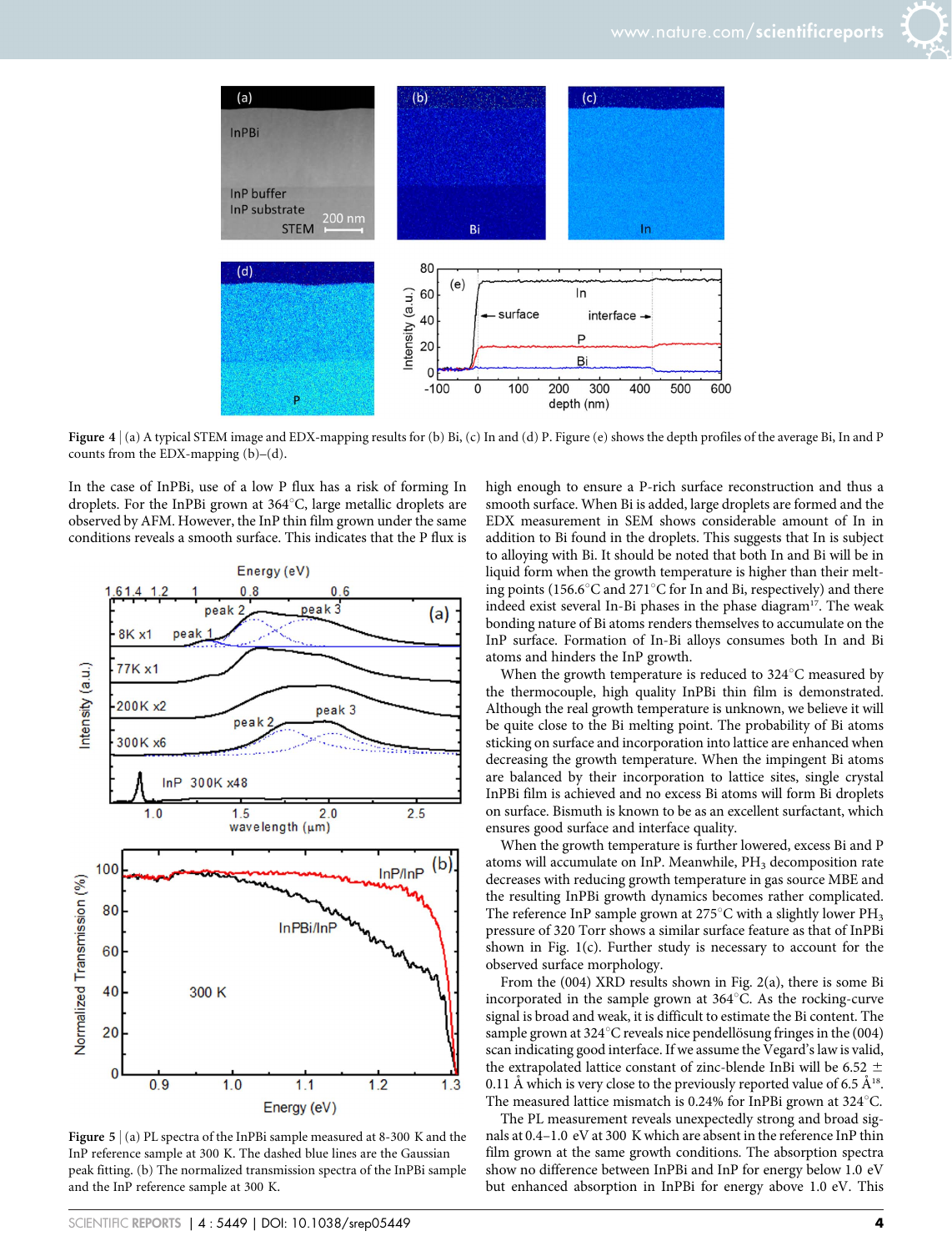implies that physical origins can be different in the two energy regimes. Previous spectroscopic studies of InP:Bi grown by liquid phase epitaxy with the Bi concentration in the doping level of 10– 100 ppm show many spectral features within 100 meV below the InP band gap at low temperatures, but no signals in the mid-gap at room temperature<sup>3,4</sup>. In these materials, Bi can be regarded as dopant and modelled by a resonant defect level within the energy band structure of the host matrix. In our case, the Bi concentration is much higher, and Bi interaction as well as cluster formation must be considered. There have been several theoretical investigations on the band structures of GaAsBi<sup>19-23</sup> and GaPBi<sup>23</sup> to account for the band gap reduction of dilute bismides, but the physical explanation of whether it is due to the band anti-crossing or just the alloying and disorder is still under debate<sup>23</sup>. It is theoretically predicted that the Bi-related defect resonant level lies 80 meV below the valence band of GaAs<sup>22</sup> and 122 meV above the valence band of GaP<sup>23</sup>. For disordered GaP<sub>1</sub> -  $_{\text{x}}$ Bi<sub>x</sub> including clustering effect with  $x$  up to 4.88%, broad band tail states exist at about 0.15–0.5 eV above the valence band<sup>23</sup>. If we assume similar band tail states also exist in InPBi, this may explain the near band gap features observed in the absorption measurement. However, it gives low energy bound of 0.84 eV (the band gap of InP is 1.34 eV at 300 K), still larger than the observed 0.70 eV and 0.61 eV in PL at 300 K. On the other hand, if the PL signals were due to the band anticrossing, this would give exceptionally large band gap bowing of 267 meV/%Bi. Therefore, current existing theory can't explain the PL signals at the mid band gap range. Reihlen et al. reported large energy differences of 70–200 meV between PL and absorption at 300 K in InP<sub>x</sub>Sb<sub>1</sub> – <sub>x</sub> for 0.1 < x < 0.4<sup>24</sup>. They attributed this difference to the combination of deep centers and intrinsic band tail recombination which were indistinguishable from the spectroscopy. The large band tail was believed to result from the compositional clustering. The compositional inhomogeneity usually induces localized states and causes S-shape in temperature dependent PL peak energy, often found in dilute nitrides<sup>25</sup>. However, in the temperature dependent PL spectra shown in Fig. 4(a), we don't observe any noticeable S-shape curves.

We tentatively attribute the strong and broad PL signals at 300 K to deep level luminescence. The deep levels can be  $Bi_{In}$  anti-sites, P and/or In vacancies or the above combinations. The EDX-mapping results shown in Fig. 3 unambiguously confirm the decreases of both In and P atoms in InPBi compared with in InP. This gives some evidence that In and P vacancies may exist. Indeed, the scanning tunneling microscope (STM) on cross-sectional InPBi confirms the existence of P vacancies (not shown here). Bi atoms are generally believed to occupy P sites in dilute bismide. However, this will introduce very high local strain in InPBi. Our first principle calculations show that the overall formation energy is smaller for Bi taking In lattice positions instead of P positions. Also Bi can be of  $3+$  valence due to the relativistic effect of the two 6 s electrons. These suggest that  $Bi_{In}$  anti-site is physically favorable and its concentration can be quite high. More experimental works, such as deep level transient spectroscopy (DLTS) and time resolved PL, are necessary to clarify the nature of those deep levels and carrier dynamics. Likewise, new theoretical model or simulations are stimulated to give physical explanations of the observed PL spectra.

In summary, new InPBi single crystal has been successfully grown by gas source MBE for the first time. High surface and structural quality has been demonstrated and confirmed by AFM, XRD and TEM measurement. RBS measurement shows that the Bi concentration is 2.4  $\pm$  0.4%, with 94  $\pm$  5% Bi atoms at substitutional sites. Room temperature PL measurement reveals a very broad and strong spectrum from  $1.4$  to  $2.7 \mu m$  while the optical absorption shows a band gap reduction of 110 meV with respect to InP. The observed PL spectrum is likely from deep levels and can't be explained by the existing theory.

#### Methods

Molecular Beam Epitaxy. Samples were grown on (100) semi-insulating InP substrates by V90 gas source MBE.  $P_2$  was cracked from phosphine at 1000°C and its flux was controlled by regulating the gas pressure in the gas line. Elementary In and Bi sources were used and their fluxes were controlled by adjusting the effusion cell temperatures. Both substrate and cell temperature were measured by thermocouples.

Prior to growth, oxide desorption from the substrate surface was carried out by heating the substrate with a  $P_2$  flux impingement on the surface. The complete desorption of the oxide layer was determined using the reflection high energy electron diffraction (RHEED), by a sharp transition to (2  $\times$  4) pattern at about 524°C. A 75 nm un-doped InP buffer layer was grown at  $474^{\circ}$ C with the PH<sub>3</sub> pressure of 630 Torr to improve the surface quality. 420 nm thick  $\text{InP}_{1-x} \text{Bi}_x$  thin films were then grown at 275–364°C at 0.86  $\,\rm \mu m/h$  with a low P flux to facilitate the Bi incorporation into the lattice. InP reference samples were grown with otherwise the same growth conditions as those for  $InP<sub>1</sub> = xBi<sub>x</sub>$  for comparison.

Measurements. The surface morphology was measured by Bruker Icon atomic force microscopy (AFM) using the tapping mode. The scan area was  $5 \times 5 \mu m^2$ . The electron acceleration voltage for the EDX measurement in SEM was set at 10 kV to obtain good spatial resolution. Conventional X-ray diffraction  $\omega$ -2 $\theta$  scan was performed using a Philips X-pert high-resolution diffractometer to measure structural properties. The Cu K $\alpha$ 1 wavelength was selected by a Ge (220) fourfold monochrometer. The STEM and the EDX-mapping measurements were performed on a FEI Tecnai G2 F20 microscope. Cross-section STEM specimens were prepared by focus ions beam. In the RBS measurement, a 2.275 MeV<sup>4</sup>He<sup>2+</sup> source was used to impinge on the sample surface. The PL and transmission spectra were measured using a Nicolet Megna 860 Fourier transform infrared (FTIR) spectrometer, in which a liquid-nitrogen cooled InSb detector and a CaF<sub>2</sub> beam splitter were used. A diodepumped solid state laser ( $\lambda = 514.5$  nm) was used as an excitation source for PL measurement.

- 1. Thomas, D. G., Hopfield, J. J. & Frosch, C. J. Isoelectronic Traps Due to Nitrogen in Gallium Phosphide. Phys Rev Lett 15, 857–860 (1965).
- 2. Faulkner, R. & Dean, P. Electronic structure of ground and excited states of isoelectronic traps. J Lumin 1, 552–561 (1970).
- 3. Dean, P. J., White, A. M., Williams, E. W. & Astles, M. G. The isoelectronic trap bismuth in indium phosphide. Solid State Commun 9, 1555–1558 (1971).
- Ruhle, W. et al. Isoelectronic Impurity States in Direct-Gap III-V Compounds: The case of InP: Bi. Phys Rev B 18, 7022–7032 (1978).
- Tisch, U., Finkman, E. & Salzman, J. The anomalous bandgap bowing in GaAsN. Appl Phys Lett 81, 463–465 (2002).
- 6. Weyers, M., Sato, M. & Ando, H. Red shift of photoluminescence and absorption in dilute GaAsN alloy layers. Jpn J Appl Phys 31, L853–L855 (1992).
- 7. Francoeur, S. et al. Band gap of  $GaAs_{1-x}Bi_{x}$ ,  $0 < x < 3.6\%$ . Appl Phys Lett 82, 3874–3876 (2003).
- 8. Alberi, K. et al. Valence-band anticrossing in mismatched III-V semiconductor alloys. Phys Rev B 75, 045203 (2007).
- 9. Gustavsson, J., Wei, Y. Q., Sadeghi, M., Wang, S. & Larsson, A. 10 Gbit/s modulation of 1.3 µm GaInNAs lasers up to 110°C. Electron Lett 42, 925-926 (2006).
- 10. Wiemer, M., Sabnis, V. & Yuen, H. High and Low Concentrator Systems for Solar Electric Applications VI, 8108, 810804–810805 (2011).
- 11. Berding, M. A., Sher, A., Chen, A. B. & Miller, W. E. Structural properties of bismuth-bearing semiconductor alloys. J Appl Phys 63, 107–115 (1988).
- 12. Dominguez, L. et al. Formation of Tetragonal InBi Clusters in InAsBi/InAs (100) Heterostructures Grown by Molecular Beam Epitaxy. Appl Phys Express 6, 112601 (2013).
- 13. Oe, K., Ando, S. & Sugiyama, K. InSb<sub>1</sub>  $\frac{1}{x}$  xBi<sub>x</sub> Films Grown by Molecular Beam Epitaxy. Jpn J Appl Phys 20, L303–L306 (1981).
- 14. Noreika, A. J., Takei, W. J., Francombe, M. H. & Wood, C. E. C. Indium antimonide-bismuth compositions grown by molecular beam epitaxy. J Appl Phys 53, 4932–4937 (1982).
- 15. Wu, M., Luna, E., Puustinen, J., Guina, M. & Trampert, A. Formation and phase transformation of Bi-containing QD-like clusters in annealed GaAsBi. Nanotechnol in press (2014).
- 16. Turner, W., Reese, W. & Pettit, G. Exciton absorption and emission in InP. Phys Rev 136, A1467 (1964).
- 17. Cui, Y. et al. Thermodynamic calculation of phase diagram in the Bi-In-Sb ternary system. Mater Trans 43, 1879–1886 (2002).
- 18. Okamoto, H. & Oe, K. Growth of metastable alloy InAsBi by low-pressure MOVPE. Jpn J Appl Phys 37, 1608–1613 (1998).
- 19. Alberi, K. et al. Valence band anticrossing in  $GaBi_xAs_{1-x}$ . Appl Phys Lett 91, 051909–051903 (2007).
- 20. Deng, H. et al. Band crossing in isovalent semiconductor alloys with large size mismatch: First-principles calculations of the electronic structure of Bi and N incorporated GaAs. Phys Rev B 82, 193204 (2010).
- 21. Janotti, A., Wei, S. & Zhang, S. Theoretical study of the effects of isovalent coalloying of Bi and N in GaAs. Phys Rev B 65, 115203 (2002).
- 22. Zhang, Y., Mascarenhas, A. & Wang, L. Similar and dissimilar aspects of III–V semiconductors containing Bi versus N. Phys Rev B 71, 155201 (2005).